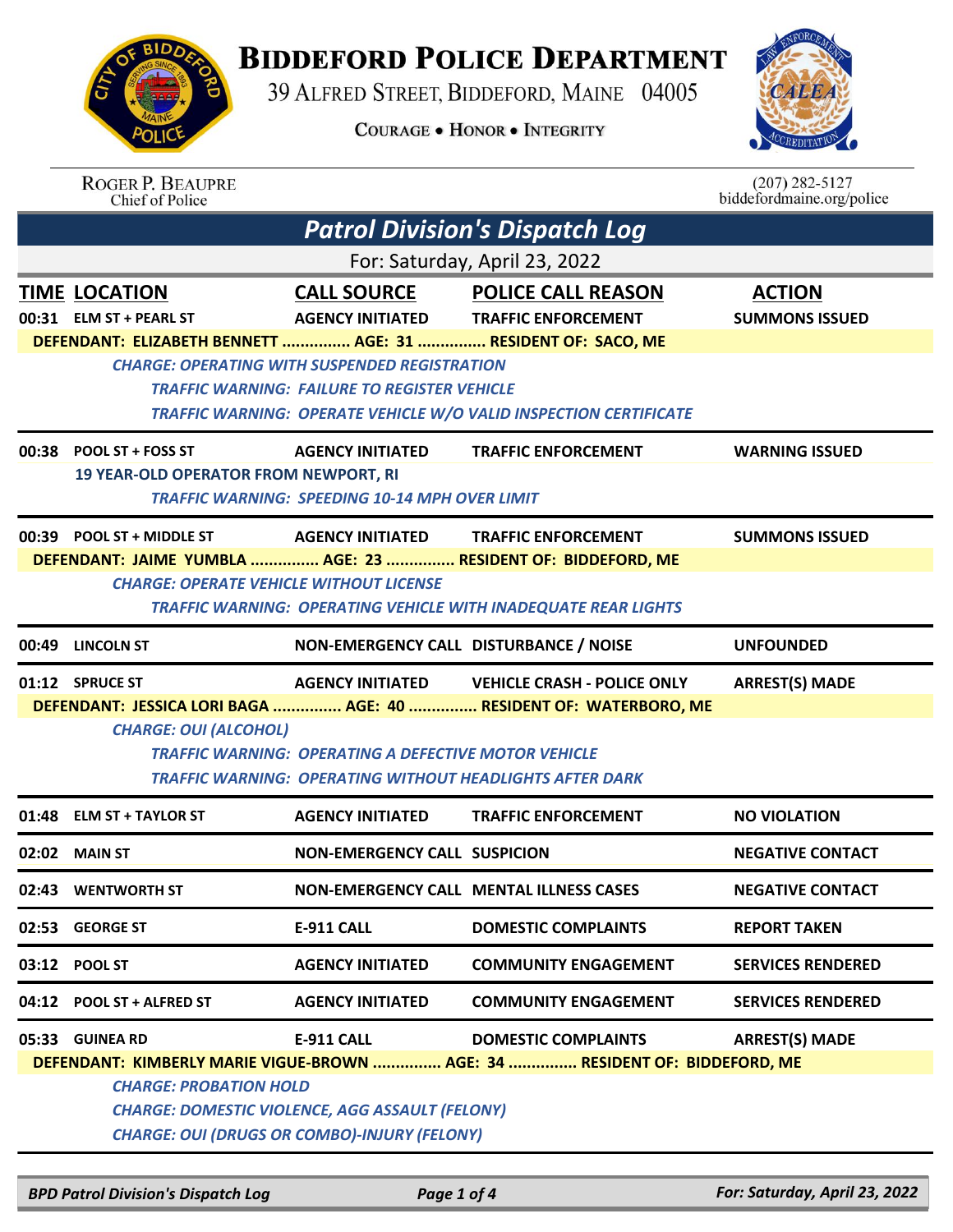|       | <b>TIME LOCATION</b>                                                                     | <b>CALL SOURCE</b>                                    | <b>POLICE CALL REASON</b>                                                                              | <b>ACTION</b>                 |
|-------|------------------------------------------------------------------------------------------|-------------------------------------------------------|--------------------------------------------------------------------------------------------------------|-------------------------------|
|       | 07:21 AMHERST ST                                                                         | E-911 CALL                                            | <b>SUSPICION</b>                                                                                       | <b>TRANSPORT TO HOSPITAL</b>  |
|       | 08:21 ORCHARD ST                                                                         | <b>NON-EMERGENCY CALL SERVICE CALL</b>                |                                                                                                        | <b>SERVICES RENDERED</b>      |
|       | 08:50 ALFRED ST                                                                          | <b>WALK-IN AT STATION</b>                             | <b>WARRANT ARREST</b>                                                                                  | <b>ARREST(S) MADE</b>         |
|       | <b>CHARGE: WARRANT ARREST</b>                                                            |                                                       | DEFENDANT: FRANCIS EDWARD HORRIGAN  AGE: 46  RESIDENT OF: WESTBROOK, ME                                |                               |
|       | 09:25 AMHERST ST                                                                         | <b>NON-EMERGENCY CALL CRIMINAL MISCHIEF</b>           |                                                                                                        | <b>REPORT TAKEN</b>           |
|       | 09:30 BRADBURY ST                                                                        | <b>NON-EMERGENCY CALL JUVENILE OFFENSES</b>           |                                                                                                        | <b>SERVICES RENDERED</b>      |
|       | 09:41 MAIN ST                                                                            | <b>AGENCY INITIATED</b>                               | <b>COMMUNITY ENGAGEMENT</b>                                                                            | <b>NO VIOLATION</b>           |
|       | 09:59 ALFRED ST                                                                          | <b>NON-EMERGENCY CALL CHECK WELFARE</b>               |                                                                                                        | <b>GONE ON ARRIVAL</b>        |
|       | 10:13 WENTWORTH ST                                                                       |                                                       | <b>NON-EMERGENCY CALL MENTAL ILLNESS CASES</b>                                                         | <b>SERVICES RENDERED</b>      |
|       | 10:42 OAK PL                                                                             | <b>NON-EMERGENCY CALL HARASSMENT</b>                  |                                                                                                        | <b>SERVICES RENDERED</b>      |
|       | <b>10:45 FORTUNES ROCKS RD</b>                                                           | <b>AGENCY INITIATED</b>                               | <b>COMMUNITY ENGAGEMENT</b>                                                                            | <b>NO VIOLATION</b>           |
| 10:48 | <b>MOUNTAIN RD + PRECOURT ST</b>                                                         | <b>NON-EMERGENCY CALL DISABLED VEHICLE</b>            |                                                                                                        | <b>GONE ON ARRIVAL</b>        |
|       | 10:51 BEACH HOUSE LN                                                                     | <b>AGENCY INITIATED</b>                               | <b>COMMUNITY ENGAGEMENT</b>                                                                            | <b>NO VIOLATION</b>           |
|       | 11:01 CUTTS ST                                                                           | <b>NON-EMERGENCY CALL SUSPICION</b>                   |                                                                                                        | <b>NO ACTION REQUIRED</b>     |
|       | 11:44 WENTWORTH ST                                                                       |                                                       | <b>NON-EMERGENCY CALL MENTAL ILLNESS CASES</b>                                                         | <b>NO ACTION REQUIRED</b>     |
|       | 11:58 GRAHAM ST + DALE CIR                                                               | NON-EMERGENCY CALL PARKING COMPLAINT                  |                                                                                                        | <b>PARKING TICKET ISSUED</b>  |
|       | 12:10 SHOPS WAY                                                                          | <b>AGENCY INITIATED</b>                               | <b>OUT FOR FOLLOW UP</b>                                                                               | <b>SERVICES RENDERED</b>      |
|       | 12:36 POOL ST                                                                            | <b>NON-EMERGENCY CALL ALARM - POLICE</b>              |                                                                                                        | <b>FALSE ALARM</b>            |
|       | 12:39 WENTWORTH ST                                                                       |                                                       | <b>NON-EMERGENCY CALL MENTAL ILLNESS CASES</b>                                                         | <b>SERVICES RENDERED</b>      |
|       | 12:54 ALFRED ST                                                                          | NON-EMERGENCY CALL DISTURBANCE / NOISE                |                                                                                                        | <b>SERVICES RENDERED</b>      |
|       | 12:55 SULLIVAN ST                                                                        | <b>AGENCY INITIATED</b>                               | <b>OUT FOR FOLLOW UP</b>                                                                               | <b>SERVICES RENDERED</b>      |
|       | 14:03 HILL ST                                                                            | <b>AGENCY INITIATED</b>                               | <b>OUT FOR FOLLOW UP</b>                                                                               | <b>SERVICES RENDERED</b>      |
|       | 14:05 HARRISON AVE                                                                       | <b>AGENCY INITIATED</b>                               | <b>OUT FOR FOLLOW UP</b>                                                                               | <b>SERVICES RENDERED</b>      |
|       | 14:31 PROSPECT ST                                                                        | <b>WALK-IN AT STATION</b>                             | <b>ARTICLES LOST/FOUND</b>                                                                             | <b>REPORT TAKEN</b>           |
| 14:59 | <b>QUIMBY ST</b>                                                                         | <b>E-911 CALL</b>                                     | 911 MISUSE                                                                                             | <b>SERVICES RENDERED</b>      |
|       | 15:30 ALFRED ST                                                                          | <b>WALK-IN AT STATION</b>                             | <b>SUSPICION</b>                                                                                       | <b>SERVICES RENDERED</b>      |
|       | 15:37 ALFRED ST + BIDDEFORD GATEW AGENCY INITIATED<br>33 YEAR-OLD OPERATOR FROM SACO, ME | <b>TRAFFIC WARNING: VIOLATION OF RED ARROW SIGNAL</b> | <b>TRAFFIC ENFORCEMENT</b><br><b>TRAFFIC WARNING: OPERATE VEHICLE W/O VALID INSPECTION CERTIFICATE</b> | <b>WARNING ISSUED</b>         |
|       | 15:48 ELM ST                                                                             | NON-EMERGENCY CALL HARASSMENT                         |                                                                                                        | <b>SERVICES RENDERED</b>      |
|       | <b>BPD Patrol Division's Dispatch Log</b>                                                | Page 2 of 4                                           |                                                                                                        | For: Saturday, April 23, 2022 |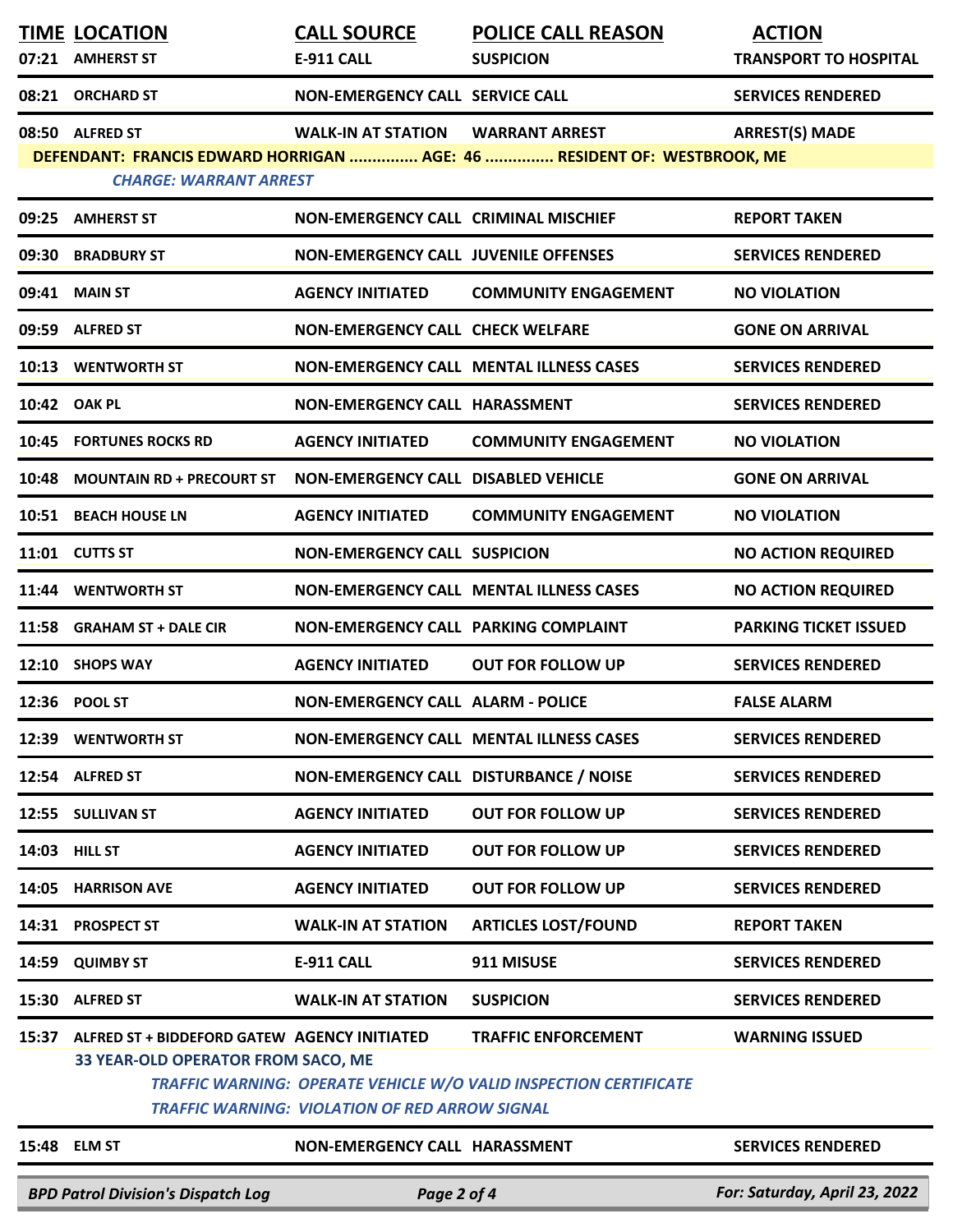|       | <b>TIME LOCATION</b><br>16:27 PEARL ST                                      | <b>CALL SOURCE</b><br><b>AGENCY INITIATED</b>                                                           | <b>POLICE CALL REASON</b><br><b>COMMUNITY ENGAGEMENT</b>                                               | <b>ACTION</b><br><b>SERVICES RENDERED</b> |
|-------|-----------------------------------------------------------------------------|---------------------------------------------------------------------------------------------------------|--------------------------------------------------------------------------------------------------------|-------------------------------------------|
|       | 17:20 WEST ST                                                               | <b>E-911 CALL</b>                                                                                       | <b>ALL OTHER</b>                                                                                       | <b>SERVICES RENDERED</b>                  |
| 17:36 | <b>WENTWORTH ST</b>                                                         | <b>E-911 CALL</b>                                                                                       | <b>MENTAL ILLNESS CASES</b>                                                                            | <b>SERVICES RENDERED</b>                  |
|       | 17:38 HILL ST + WESTFIELD ST<br>51 YEAR-OLD OPERATOR FROM SACO, ME          | <b>AGENCY INITIATED</b><br><b>TRAFFIC WARNING: SPEEDING 10-14 MPH OVER LIMIT</b>                        | <b>TRAFFIC ENFORCEMENT</b>                                                                             | <b>WARNING ISSUED</b>                     |
|       | 17:46 HILL ST + RAYMOND ST<br>25 YEAR-OLD OPERATOR FROM BIDDEFORD, ME       | <b>AGENCY INITIATED</b><br><b>TRAFFIC WARNING: MOTOR VEHICLE FOLLOWING TOO CLOSE</b>                    | <b>TRAFFIC ENFORCEMENT</b>                                                                             | <b>WARNING ISSUED</b>                     |
|       | 17:48 SOUTH ST + MCKENNEY DR<br>31 YEAR-OLD OPERATOR FROM BIDDEFORD, ME     | <b>AGENCY INITIATED</b><br><b>TRAFFIC WARNING: SPEEDING 10-14 MPH OVER LIMIT</b>                        | <b>TRAFFIC ENFORCEMENT</b><br><b>TRAFFIC WARNING: FAILING TO PRODUCE EVIDENCE OF VEHICLE INSURANCE</b> | <b>WARNING ISSUED</b>                     |
|       | 18:26 BOULDER WAY                                                           | NON-EMERGENCY CALL WARRANT ARREST<br><b>CHARGE: WARRANTLESS ARREST - VIOL OF ADMINISTRATIVE RELEASE</b> | DEFENDANT: JESSICA A NEWTON  AGE: 38  RESIDENT OF: BIDDEFORD, ME                                       | <b>ARREST(S) MADE</b>                     |
|       | 18:55 DALE CIR                                                              | NON-EMERGENCY CALL PARKING COMPLAINT                                                                    |                                                                                                        | <b>UNFOUNDED</b>                          |
|       | 19:08 SOUTH ST + MAY ST<br>83 YEAR-OLD OPERATOR FROM BIDDEFORD, ME          | <b>AGENCY INITIATED</b><br><b>TRAFFIC WARNING: SPEEDING 10-14 MPH OVER LIMIT</b>                        | <b>TRAFFIC ENFORCEMENT</b>                                                                             | <b>WARNING ISSUED</b>                     |
| 19:19 | <b>MAIN ST</b><br>35 YEAR-OLD OPERATOR FROM FAYETTEVILLE, AR                | <b>AGENCY INITIATED</b>                                                                                 | <b>TRAFFIC ENFORCEMENT</b><br>TRAFFIC WARNING: OPERATING VEHICLE WITH INADEQUATE BRAKE LIGHTS          | <b>WARNING ISSUED</b>                     |
|       | 19:21 HILL ST + ACORN ST                                                    | <b>AGENCY INITIATED</b>                                                                                 | <b>COMMUNITY ENGAGEMENT</b>                                                                            | <b>SERVICES RENDERED</b>                  |
|       | 19:28 ELM ST                                                                | <b>NON-EMERGENCY CALL BURGLARY</b>                                                                      |                                                                                                        | <b>REPORT TAKEN</b>                       |
| 19:48 | <b>CLEAVES ST</b>                                                           | NON-EMERGENCY CALL DISTURBANCE / NOISE                                                                  |                                                                                                        | <b>SERVICES RENDERED</b>                  |
| 20:07 | <b>WENTWORTH ST</b>                                                         | <b>NON-EMERGENCY CALL FIGHTS</b>                                                                        |                                                                                                        | <b>REPORT TAKEN</b>                       |
|       | 20:31 ADAMS ST                                                              | NON-EMERGENCY CALL DISTURBANCE / NOISE                                                                  |                                                                                                        | <b>SERVICES RENDERED</b>                  |
| 20:33 | <b>ELM ST</b><br><b>26 YEAR-OLD OPERATOR FROM MELROSE, MA</b>               | <b>AGENCY INITIATED</b>                                                                                 | <b>TRAFFIC ENFORCEMENT</b><br>TRAFFIC WARNING: DRIVING IN WRONG DIRECTION ON ONE-WAY ROADWAY           | <b>WARNING ISSUED</b>                     |
| 20:38 | <b>MARINER WAY</b>                                                          | <b>NON-EMERGENCY CALL BOLO</b>                                                                          |                                                                                                        | <b>NO VIOLATION</b>                       |
| 21:00 | <b>POOL ST + SEVIGNY AVE</b><br><b>19 YEAR-OLD OPERATOR FROM NORTON, MA</b> | <b>AGENCY INITIATED</b><br><b>TRAFFIC WARNING: SPEEDING 10 TO 14 OVER LIMIT</b>                         | <b>TRAFFIC ENFORCEMENT</b>                                                                             | <b>WARNING ISSUED</b>                     |
|       | 21:16 ANDREWS RD                                                            | NON-EMERGENCY CALL DISTURBANCE / NOISE                                                                  |                                                                                                        | <b>NEGATIVE CONTACT</b>                   |
|       | <b>BPD Patrol Division's Dispatch Log</b>                                   | Page 3 of 4                                                                                             |                                                                                                        | For: Saturday, April 23, 2022             |